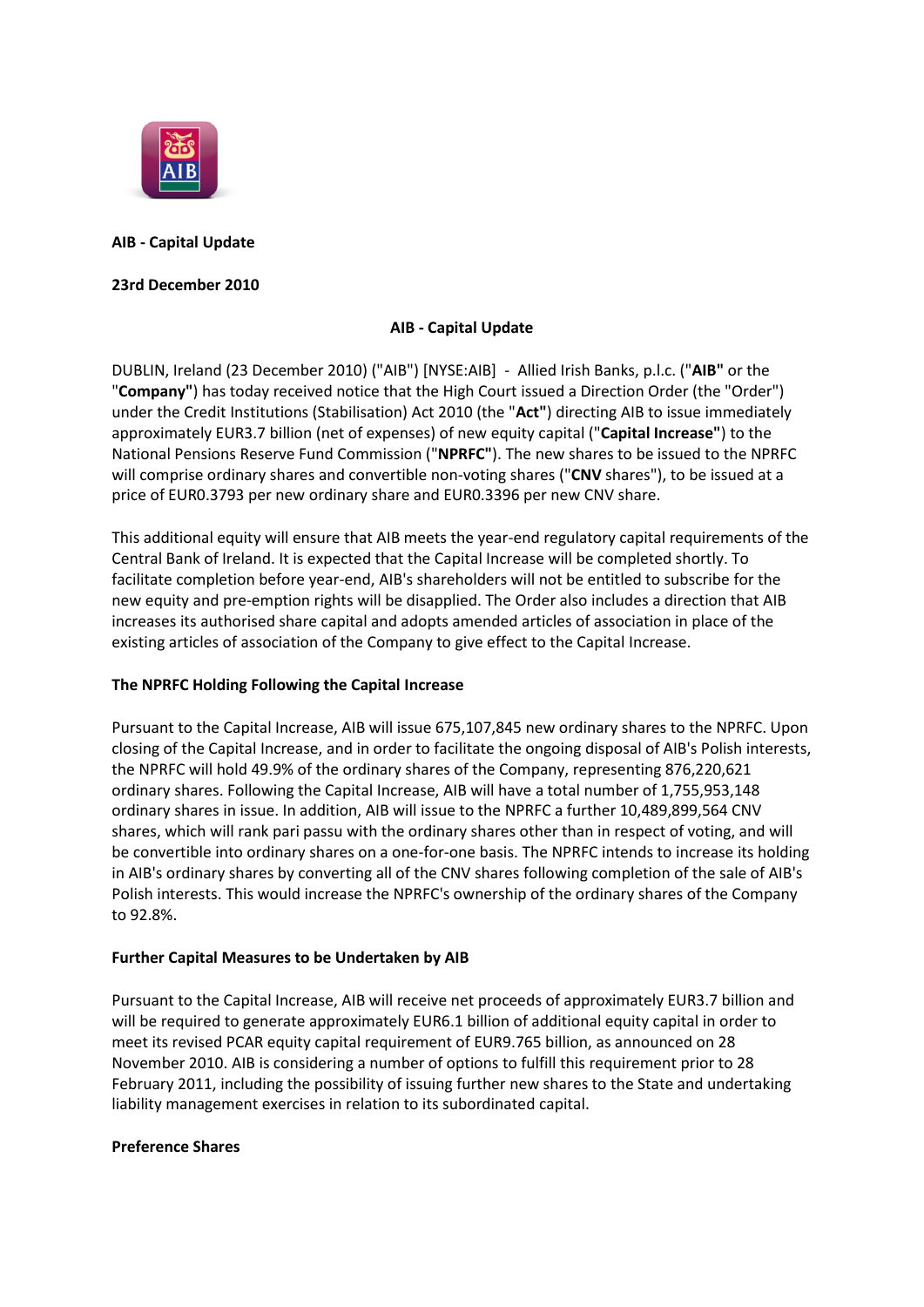It is also anticipated that prior to 28 February 2011, subject to receipt of appropriate authorities, the NPRFC will convert up to EUR3.5 billion of its existing 2009 Preference Shares into ordinary or CNV shares at a price of EUR0.342 per share.

## **Delisting from the Official List and Main Market of the London Stock Exchange and Move to the Enterprise Securities Market of the Irish Stock Exchange**

The High Court has directed AIB to apply to cancel its listing of ordinary shares on the Main Securities Market of the Irish Stock Exchange ("**ISE"**) (?Irish Main Market Delisting?) and to apply for admission to trading on the Enterprise Securities Market ("**ESM**") of the ISE.

The High Court has also directed AIB to apply to cancel the admission of its ordinary shares to the Official List maintained by the UK Financial Services Authority and to cancel trading on the main market of the London Stock Exchange ("**LSE"**) ("**UK Delisting"**).

The Capital Increase by year-end is, in the opinion of AIB's Board of Directors, critical for the continued activities of the Company and cannot be fully completed while AIB remains listed on the main markets of the ISE and LSE. Given the current financial position of AIB, the Capital Increase is required to ensure that AIB complies with the minimum regulatory capital requirements of the Central Bank of Ireland at 31 December 2010. Failure to complete the transaction prior to year-end would likely prompt further action from the Irish State, including the possibility of full nationalisation. As a result, the Company believes that cancellation of the main market listings is in the best interests of AIB and its stakeholders as a whole.

The Company and the State wish to ensure that shareholders retain access to a public trading facility for their shares. Shareholders' ownership of the existing ordinary shares will be unaffected by this move. The Company will advise all shareholders of this move to the ESM in a letter to be sent to shareholders by year-end. In the meantime, information in the form of questions and answers will shortly be made available on the Company's investor relations website.

The proposed admission to trading on the ESM will mean that AIB will continue to have market oversight, disclosure and reporting obligations. It will also facilitate AIB's intention to maintain investor relationships and market analyst coverage.

The ordinary shares will continue to trade on the ISE up to and including 25 January 2011. It is expected that the Company will be delisted from the Main Securities Market of the ISE following the close on 25 January 2011, being 20 business days from the date of this announcement and that the Company currently expects to be admitted to trading on the ESM on 26 January 2011.

Given the timetable for the Capital Increase, the Company will not therefore seek shareholder approval for the UK Delisting in reliance on UK Listing Rule 5.2.7. The Company's ordinary shares will continue to trade on the LSE up to and including 25 January 2011. Following the UK Delisting, the Company's ordinary shares will trade on the ESM.

#### **The Sale of AIB's Polish Interests**

In the Order, the High Court has directed AIB to complete the sale of its Polish interests to Banco Santander S.A. pursuant to the Share Purchase Agreement dated 10 September 2010 when all the regulatory conditions other than the approval of AIB's shareholders have been satisfied, but not before the admission to trading on the ESM and the UK Delisting have occurred. As a result, there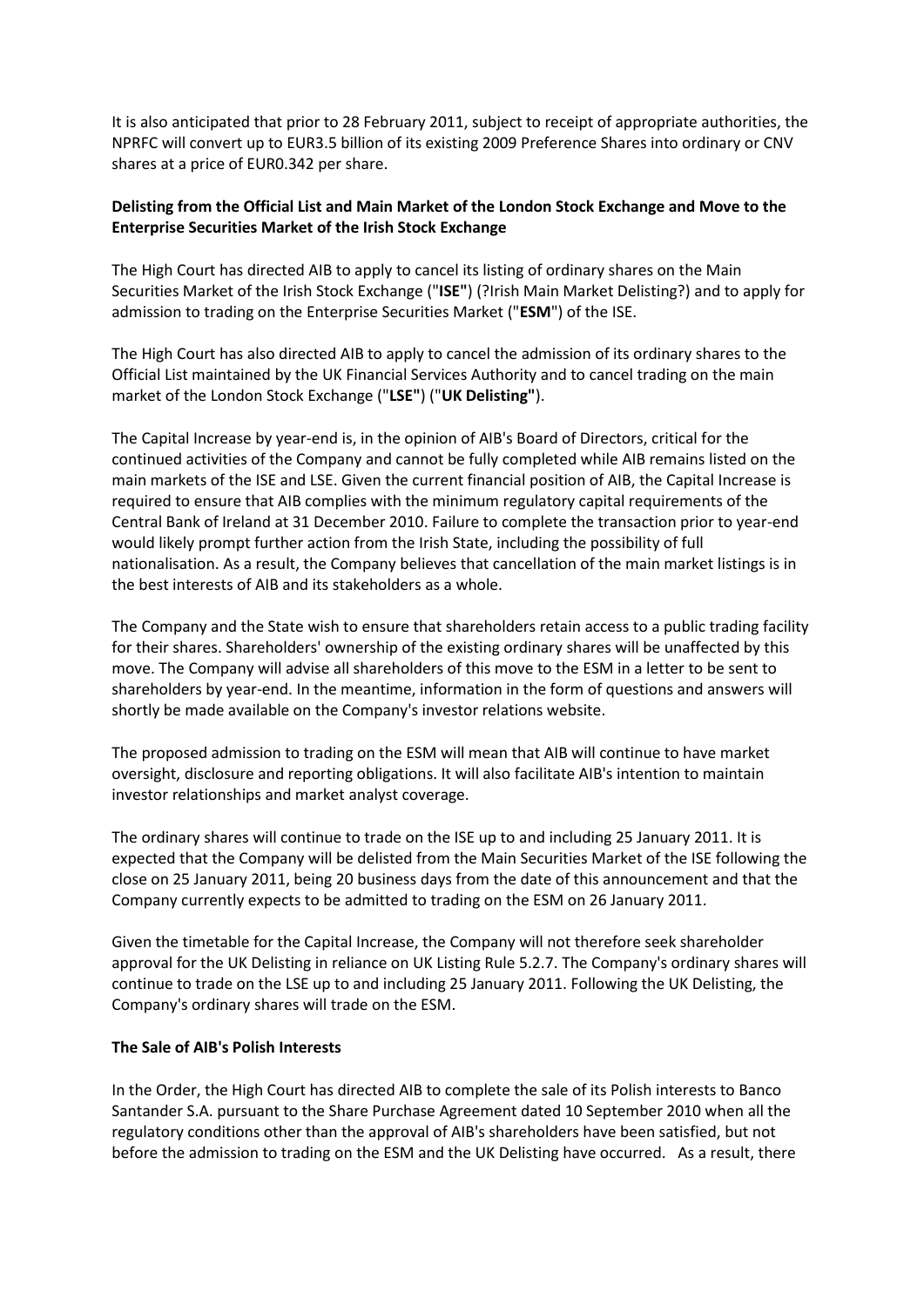will not be a requirement for shareholder approval, an associated circular or an extraordinary general meeting in order to complete that sale.

#### **Cancellation of NPRFC Warrants**

In connection with the Capital Increase, the Company has agreed with the Minister and the NPRFC that the 294,251,819 warrants to subscribe for ordinary shares in AIB, granted to the NPRFC as part of the Government's 2009 EUR3.5 billion recapitalisation, are to be cancelled in consideration of the payment of approximately EUR52.5 million by AIB to the NPRFC.

#### **The AIB Board of Directors**

AIB's Board of Directors acknowledges the continued support of the Minister for Finance and the Irish State. It notes its new duty under the Act to have regard to the public interest in the performance of their functions and, if that public interest conflicts with the best interests of the Company, that the new statutory requirement provides for the public interest to prevail.

**- ENDS -**

#### **For further information, please contact:**

Alan Kelly General Manager, Corporate Services AIB Group Bankcentre Ballsbridge Dublin 4 Tel: +353-1-6600311 Ext: 12162

or

Catherine Burke Head of Corporate Relations & Communications AIB Group Bankcentre Ballsbridge Dublin 4 Tel: +353-1-6600311 Ext: 13894

#### *IMPORTANT INFORMATION*

*This is not a prospectus, circular or other equivalent document. You should not rely on any information as set out in this announcement. This announcement does not constitute an offer to purchase or a solicitation of an offer to sell securities, nor shall there be any sales of these securities in any jurisdiction in which such offer, solicitation or sale would be unlawful prior to registration or qualification under the securities law of such jurisdiction. No ordinary shares or CNV shares have been marketed to, nor are any available for purchase in whole or in part by, the public in Ireland, the United Kingdom or elsewhere in connection with the Order, the Capital Increase, Irish Main Market Delisting, UK Delisting or AIB's application for admission to the ESM (the "Admission").*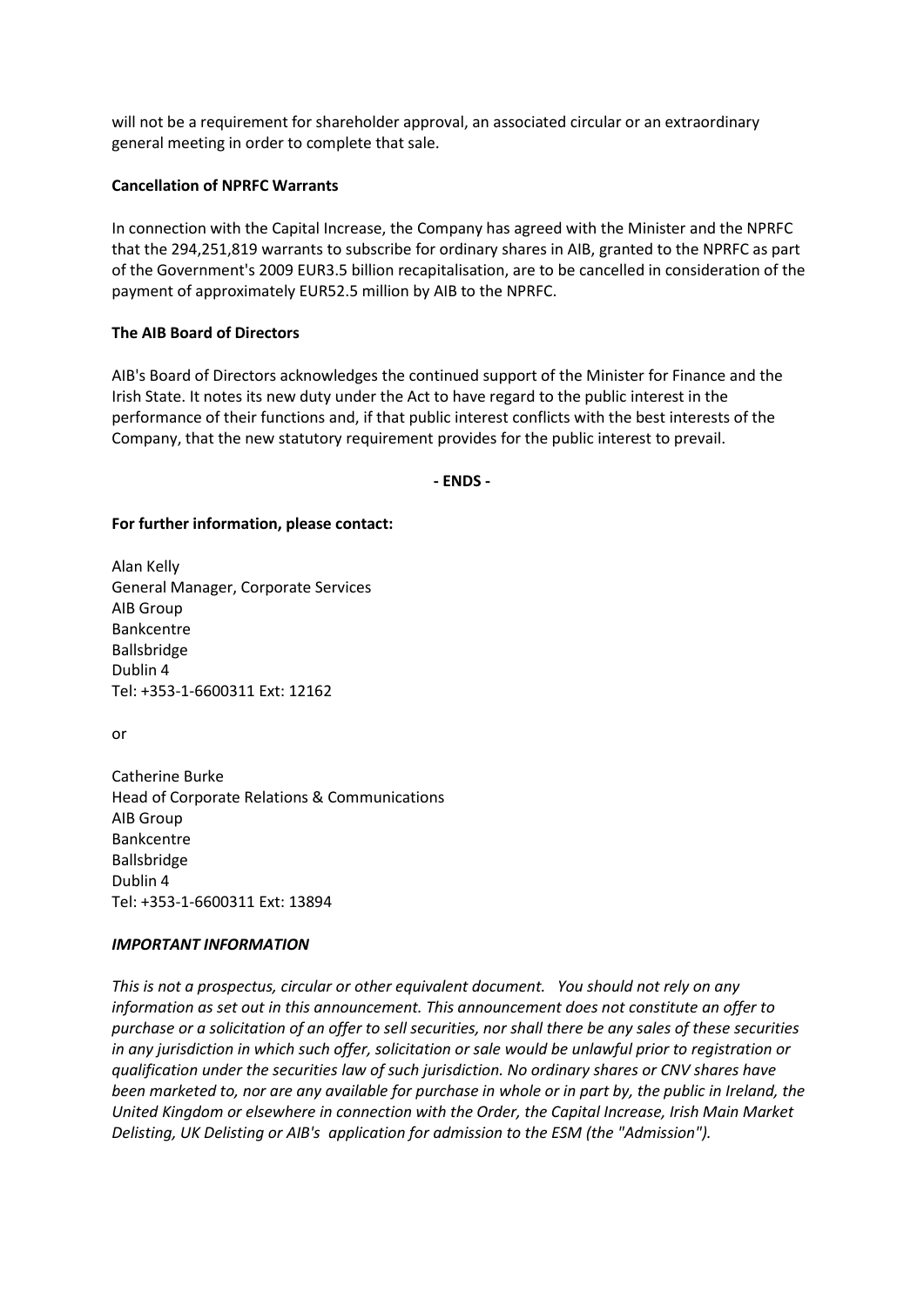*The contents of this announcement and the information incorporated herein by reference should not be construed as legal, business investment, accounting, tax or other professional advice. This announcement is for your information only and nothing in this announcement is intended to endorse or recommend a particular course of action.*

*It is anticipated that Morgan Stanley & Co. International plc will act as ESM adviser to AIB and Morgan Stanley Securities Limited (together with Morgan Stanley & Co. International plc, each of which is authorised and regulated in the United Kingdom by the Financial Services Authority) ("Morgan Stanley") will act as corporate broker to AIB in relation to the Admission. AIB Corporate Finance Limited ("AIB Corporate Finance") (which is regulated in Ireland by the Central Bank of Ireland) is acting as financial advisor to AIB in relation to the Admission.*

*Morgan Stanley and AIB Corporate Finance anticipate acting in the aforementioned capacities for AIB and no one else in connection with the Admission and will not regard any other person (whether or not a recipient of this announcement) as their respective client in relation to the Admission and will not be responsible to anyone other than AIB for providing the protections afforded to their respective clients or for providing advice in relation to the Admission or any other matter referred to in this announcement.*

*Apart from the responsibilities and liabilities, if any, which may be imposed on Morgan Stanley or AIB Corporate Finance by the ESM Rules or the Listing Rules, neither Morgan Stanley nor AIB Corporate Finance accepts any responsibility whatsoever and makes no representation or warranty, express or implied, for the contents of this announcement, including its accuracy, completeness or verification or for any other statement made or purported to be made by AIB, or on AIB's behalf, or by Morgan Stanley or AIB Corporate Finance, or on Morgan Stanley's or AIB Corporate Finance's behalf, in connection with AIB, the Order, the Capital Increase, Irish Main Market Delisting, UK Delisting or the Admission, and nothing in this announcement is or shall be relied upon as a promise or representation in this respect, whether as to the past or future. Morgan Stanley and AIB Corporate Finance accordingly disclaim to the fullest extent permitted by law and under the ESM Rules and the Listing Rules all and any responsibility and liability, whether arising in tort, contract or otherwise, which it might otherwise have in respect of this announcement and any such statement.*

*None of the Minister for Finance, the Department of Finance, the Irish Government, the National Treasury Management Agency, the National Pensions Reserve Fund Commission or any person controlled by or controlling any such person, or any entity or agency of or related to the Irish State, Morgan Stanley, or any director, officer, official, employee or adviser of any such person (each such person, a "Relevant Person") accepts any responsibility whatsoever or makes any representation or warranty, express or implied, for the contents of this announcement, including its accuracy, completeness or verification or for any other statement made or purported to be made by AIB, or on AIB's behalf, or by Morgan Stanley, or AIB Corporate Finance, or on Morgan Stanley's or AIB Corporate Finance's behalf, or by any Relevant Person or on any Relevant Person's behalf in connection with AIB or the Admission, and nothing in this announcement is or shall be relied upon as a promise or representation in this respect, whether as to the past or future. Each Relevant Person accordingly disclaims to the fullest extent permitted by law and under the ESM Rules and the Listing Rules all and any responsibility and liability, whether arising in tort, contract or otherwise, which it might otherwise have in respect of this document and any such statement.*

*The release, publication or distribution, in whole or in part, directly or indirectly, of this announcement in jurisdictions other than Ireland, the United Kingdom and the United States may be restricted by law and therefore persons into whose possession this announcement comes should*